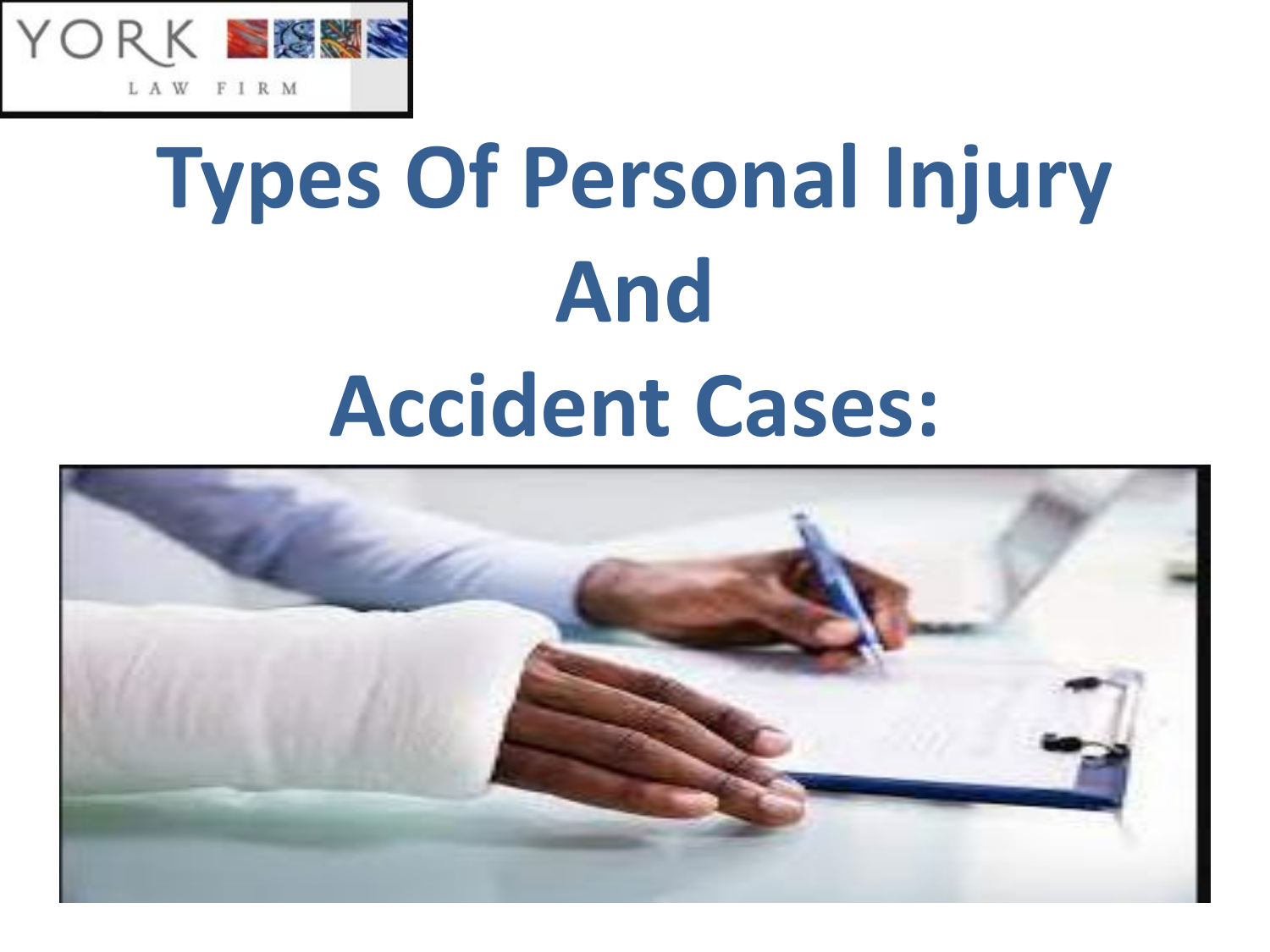

### **What is Personal Injury Action?**

A personal injury cause of action is a set of facts that entitles a person to pursue monetary compensation for their accident-related losses. This type of lawsuit is a form of legal action known as a tort. This action is unlike criminal cases that can lead to jail time or fines.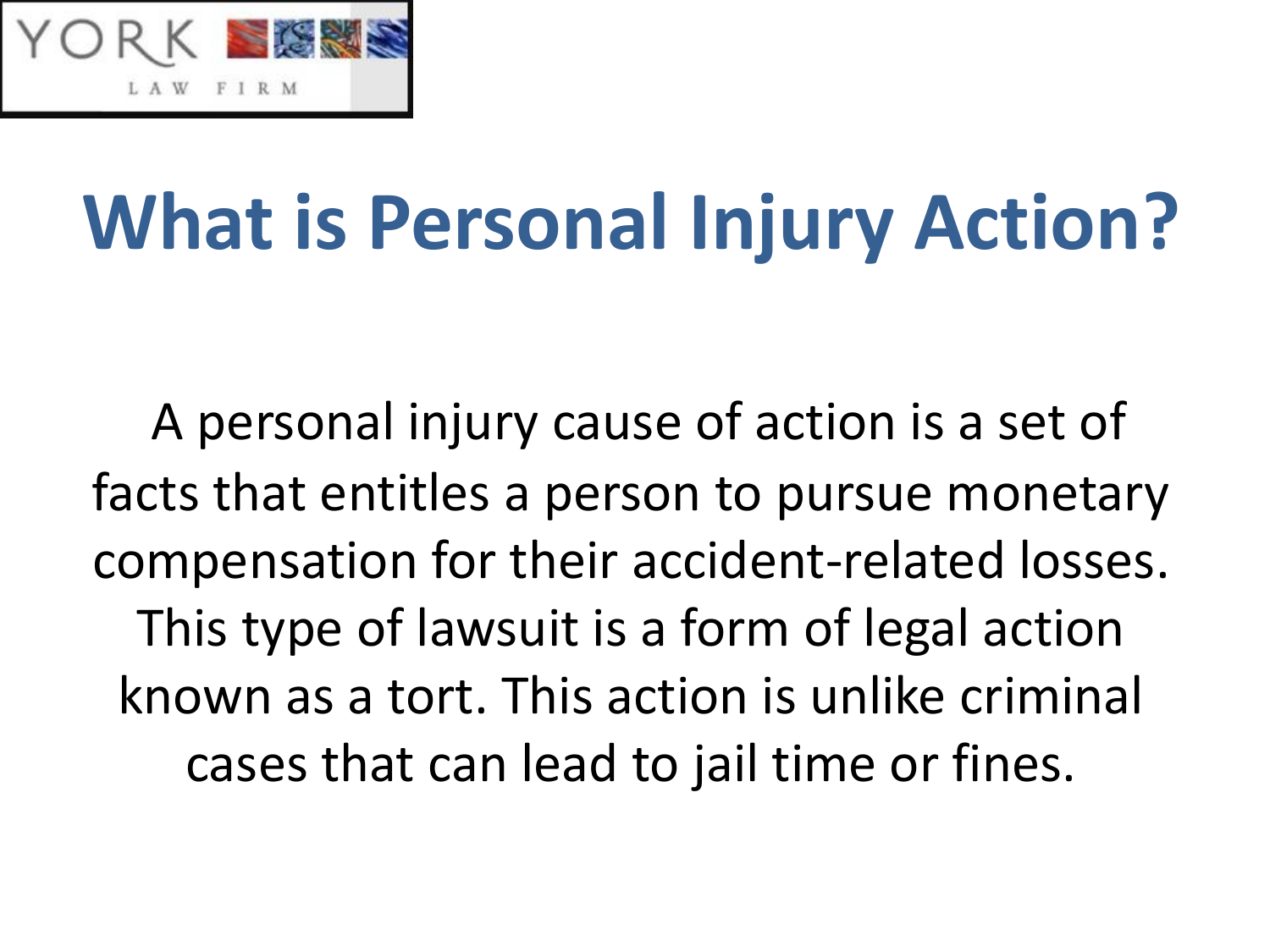

### **Types Of Personal Injury And Accident Cases:**

- 1.Motor Vehicle Accidents
- 2. Medical Malpractice
- 3. Premises liability
- 4.Product liability
- 5. Catastrophic Injuries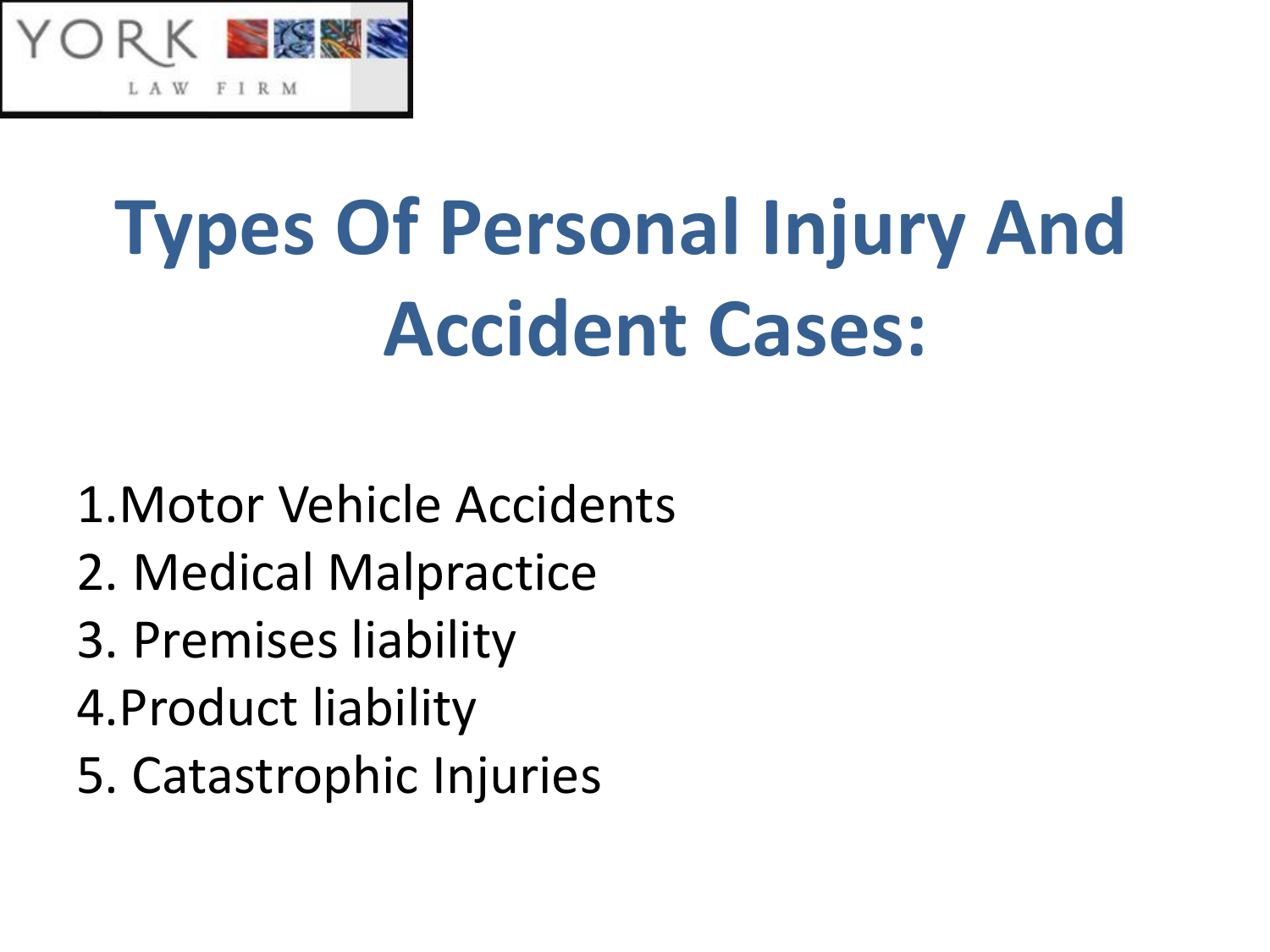

#### **1.Motor Vehicle Accidents**



Motor vehicle accidents – including auto, large truck, pedestrian, bike, and motorcycle accidents. Auto accident claims often devolve into he-said, she-said, scenarios. That's where an experienced personal injury attorney can use trial and negotiating experience, find evidence, and leverage relationships to get the best possible outcome for your case. The accident involved drunk driving, speeding, or reckless driving etc.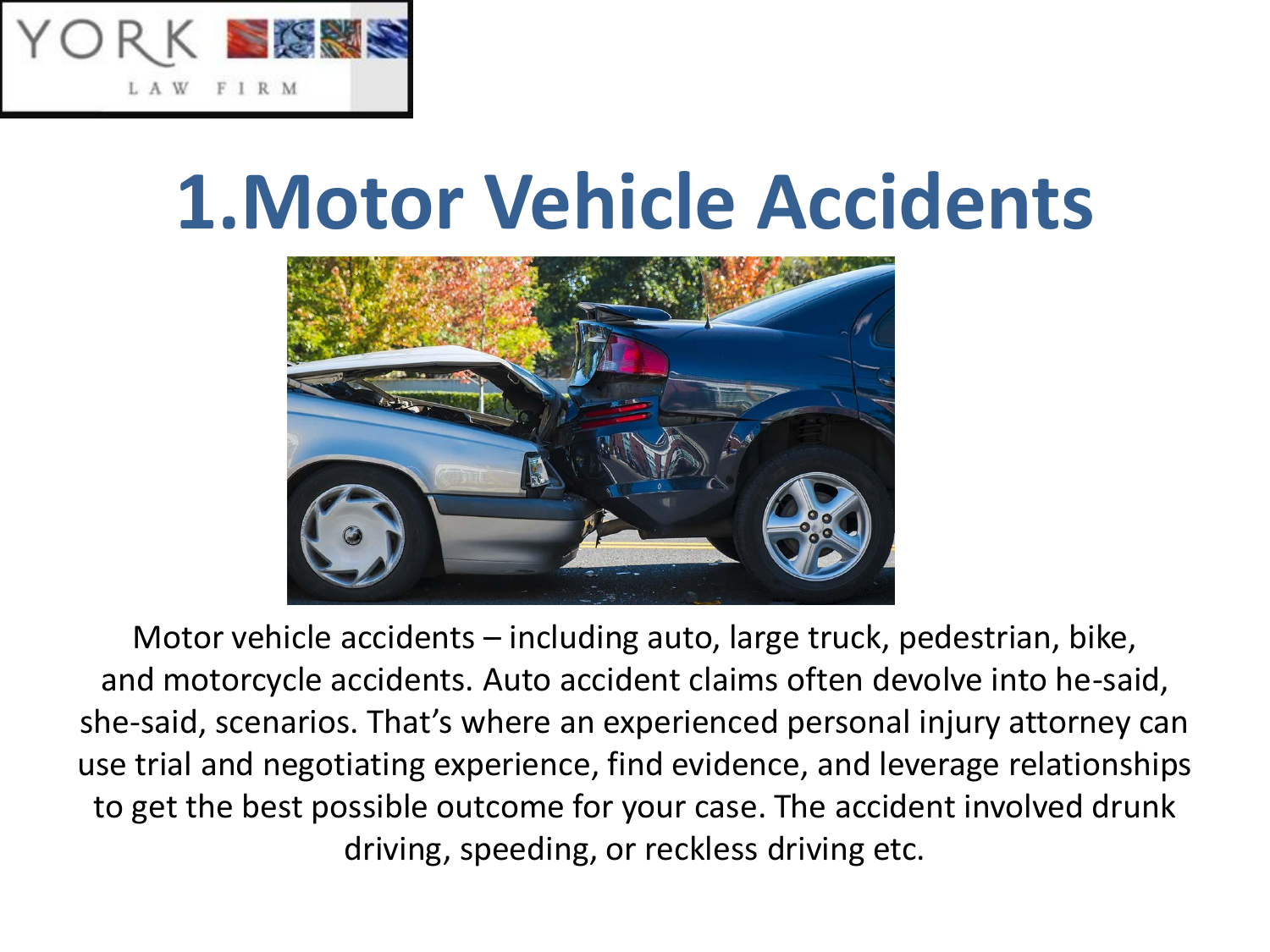

#### **2. Medical Malpractice**



When medical professionals fail to provide a reasonable standard of care, the results can be devastating for patients and their families. Medical negligence refers to the imprudent action (or failure to act) that directly contributed to the patient's injury. Medical malpractice can result in catastrophic injuries (including organ failure, brain, and spinal cord injury) and even death. It includes surgical errors, misdiagnosis/failure to diagnose, defective and dangerous drugs, birth

injury, cerebral palsy, and bed sores of elder in nursing home.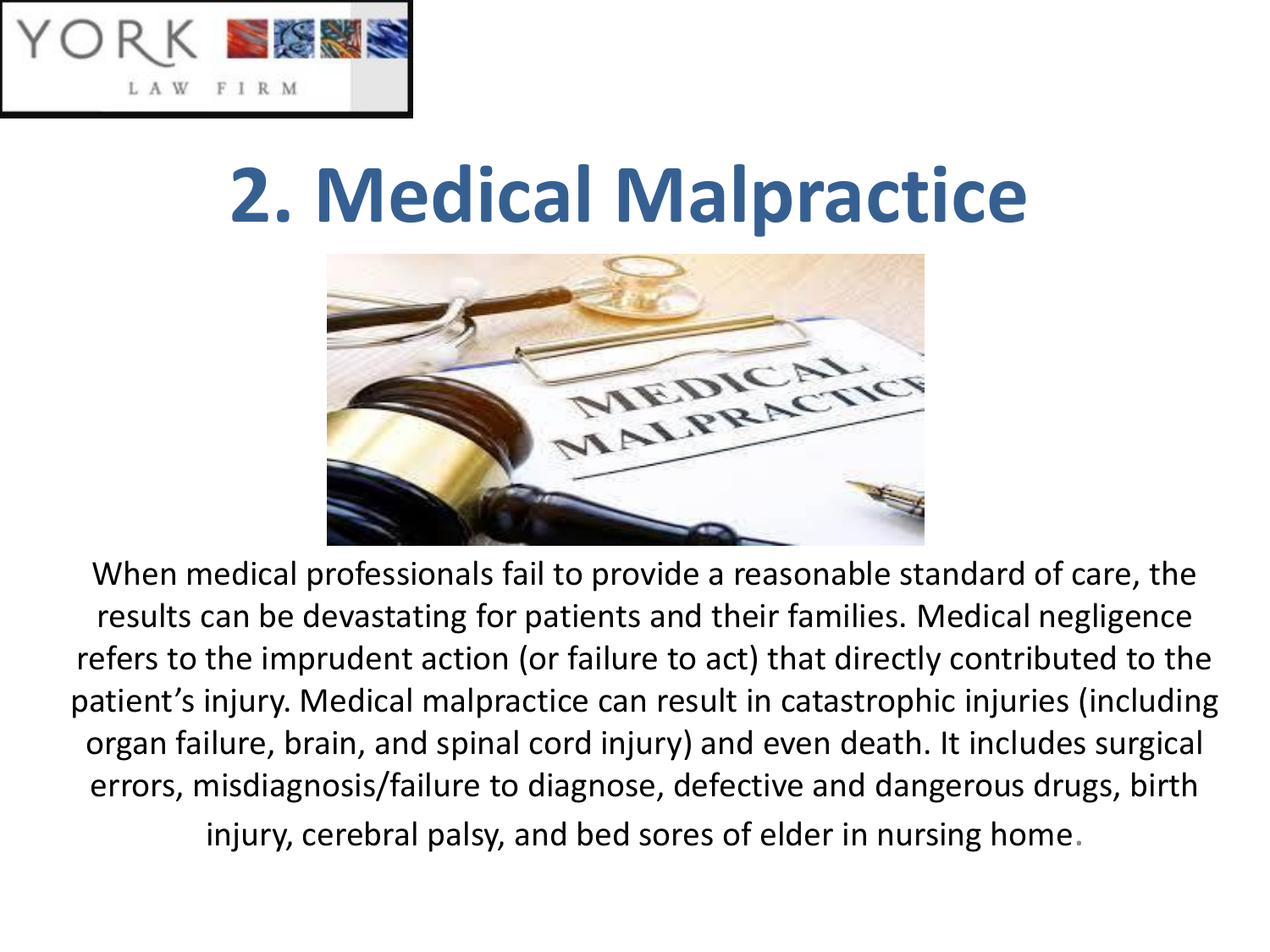

#### **3. Premises Liability**



Premises liability law pertains to injuries, including slip and fall injuries, caused by unsafe premises. The law requires that property owners maintain the safety of their property. When they fail to do so and their failure causes injury to a visitor, the property owner can be held liable for the injury. Other premises liability claims also includes workplace accidents.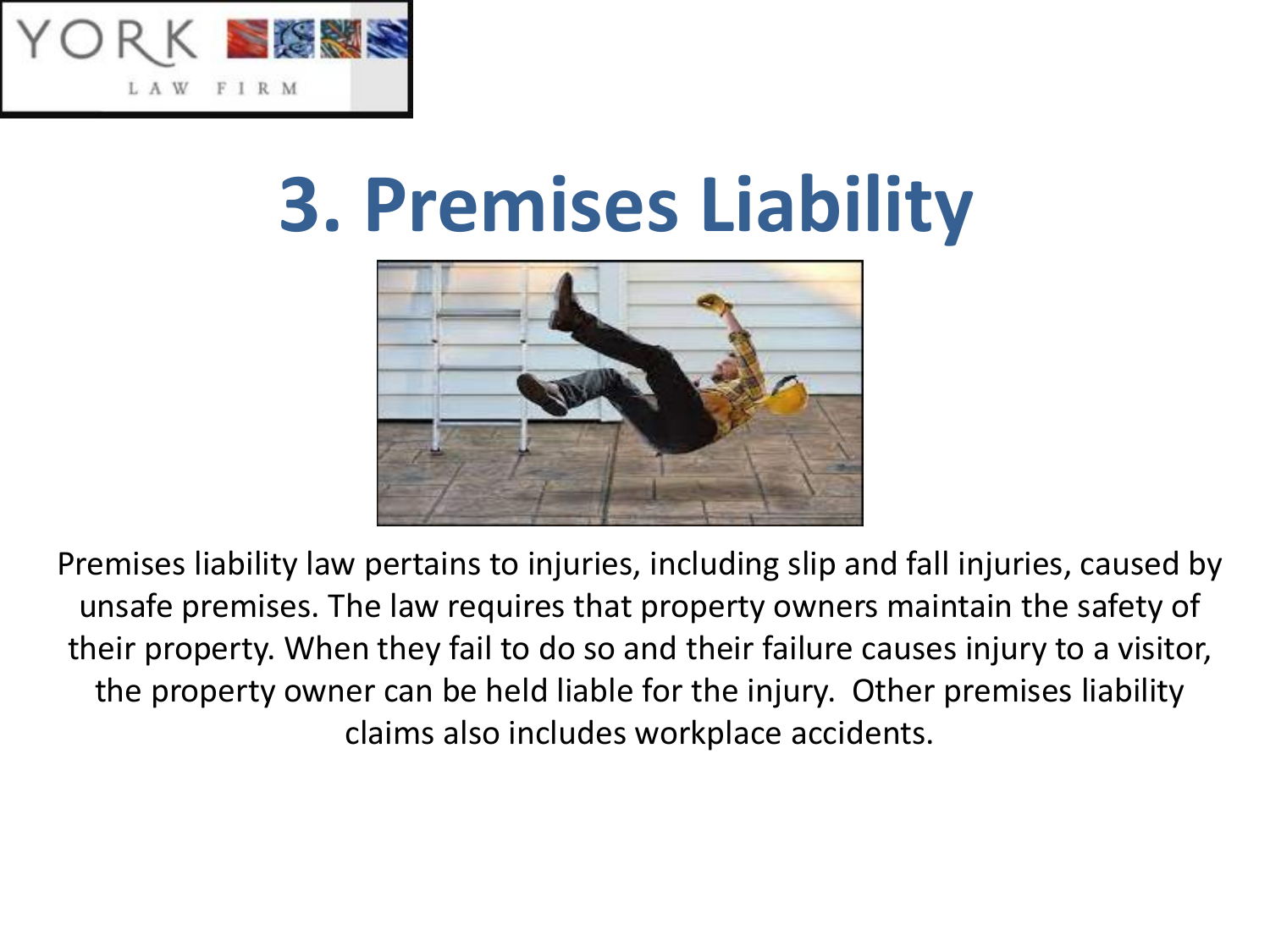

#### **4.Product Liability**



According to the doctrine of product liability, any or all parties involved in the design, manufacture, and marketing of a defective product may be held responsible for whatever injuries result from the use of the product. These parties must take reasonable measures to ensure that a product does not pose any unforeseeable hazards to consumers when used for its intended purpose. Product liability – including injuries caused by defective products or dangerous toys.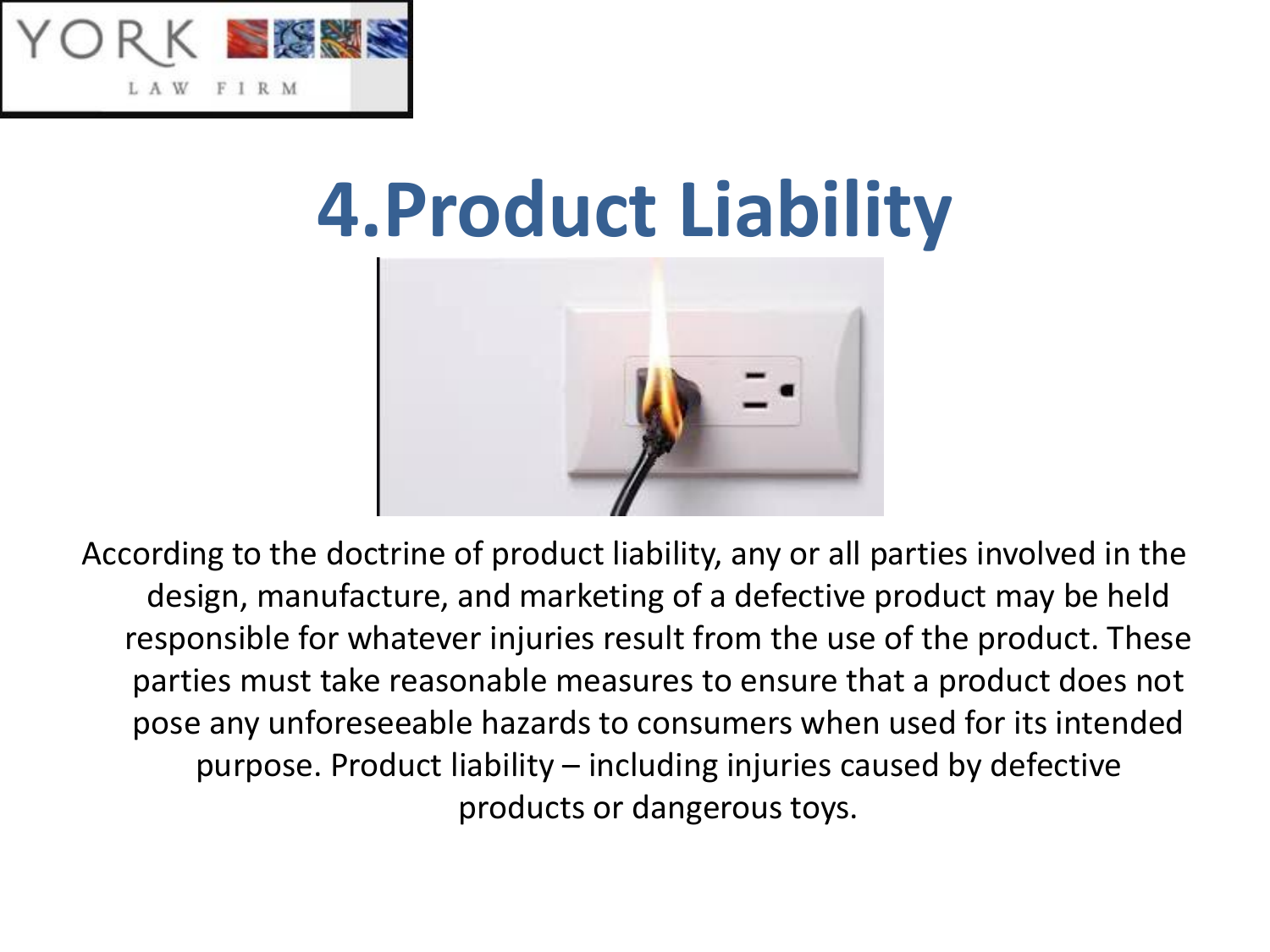

#### **5. Catastrophic Injuries**



A catastrophic injury is a physical injury or illness that is regarded as extreme or particularly serious, has a considerable impact on the victim of the injury or illness and needs a considerable amount of medical treatment. Catastrophic injuries may not always be permanent, but take months or years to heal.